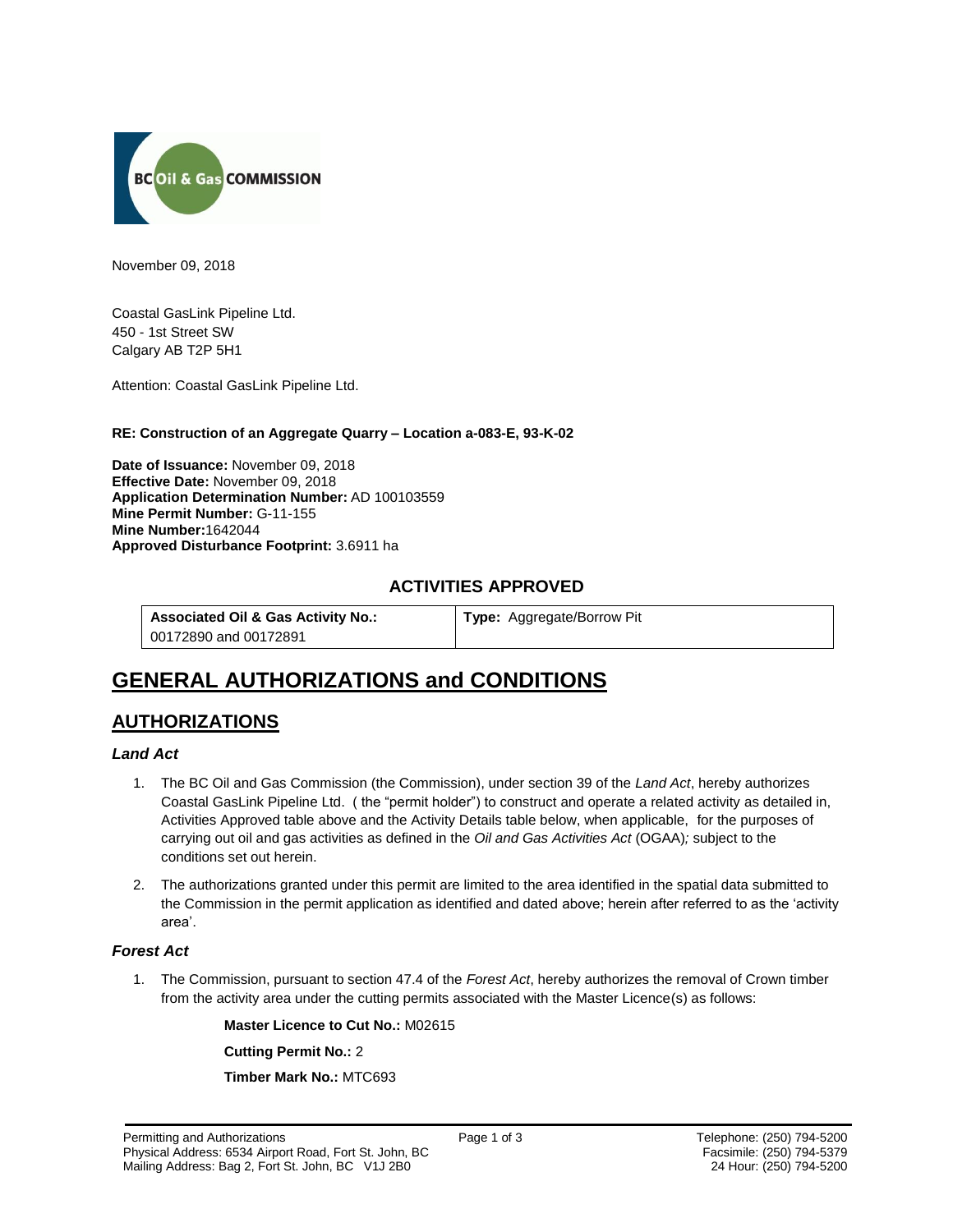**Total New Cut:** 3.69 ha

**[Forest District](https://ams-crd.bcogc.ca/crd/)**: Stuart Nechako Natural Resource District

**Region:** Interior

2. The cutting permits are deemed spent upon the submission of the post-construction plan or upon either the cancellation or expiry of the activities authorized under the permit.

# **CONDITIONS**

# **Notification:**

- 3. Any notifications required to be sent to the Chief Inspector of Mines or Inspector of Mines under Mines Permit # G-11-155 for Mine No: 1642044 must also be sent to the Commission at [OGC.ExternalNotifications@bcogc.ca.](mailto:OGC.ExternalNotifications@bcogc.ca)
- 4. At least 5 (five) working days prior to the commencement of construction, the Permit Holder must provide a notice of works to any First Nation(s) who may have Aboriginal Interests identified, as per the BC First Nations Consultative Areas Database, within the area in which the works are to occur.
- 5. Within 60 days of the completion of construction activities under this permit, the Permit Holder must submit to the Commission a post-construction plan as a shapefile and PDF plan accurately identifying the location of the total area actually disturbed under this permit. The shapefile and plan must be submitted via eSubmission.

## **Environmental:**

6. The permit holder must implement the activities specified in the Mine Plan dated: January 17, 2018 and as indicated in Mine Permit # G-11-155 during the operation, closure and reclamation of the mine as applicable.

# **Clearing**

- 7. The Permit Holder is permitted to fell any trees located on Crown land within 1.5 tree lengths of the activity area that are considered to be a safety hazard according to Workers Compensation Act regulations and must be felled in order to eliminate the hazard. Trees or portions of these trees that can be accessed from the activity area without causing damage to standing timber may be harvested.
- 8. The holder of the cutting permit must pay to the government, stumpage and any waste billing determined in accordance with the terms of this authorization.
- 9. All harvested Crown Timber must be marked with the cutting permit's associated Timber Mark.
- 10. Stumpage for Cutting Permit No. will be calculated in accordance with the Interior Appraisal Manual as amended from time to time.
- 11. Any waste assessments applied under the Master Licence to Cut are subject to the merchantability specifications and monetary waste billing requirements in the Provincial Logging Residue and Waste Manual specific to the region associated with the Cutting Permit authorization.

# **Archaeology:**

- 12. An AIA report must be submitted to the Commission as soon as practicable.
- 13. If artifacts, materials or things protected under section 13(2) of the Heritage Conservation Act are noted during any phase of ground-disturbing activities, the Permit holder must:
	- a) immediately cease all work in the vicinity of the artifacts, features, materials or things, and
	- b) as soon as practicable, contact the Commission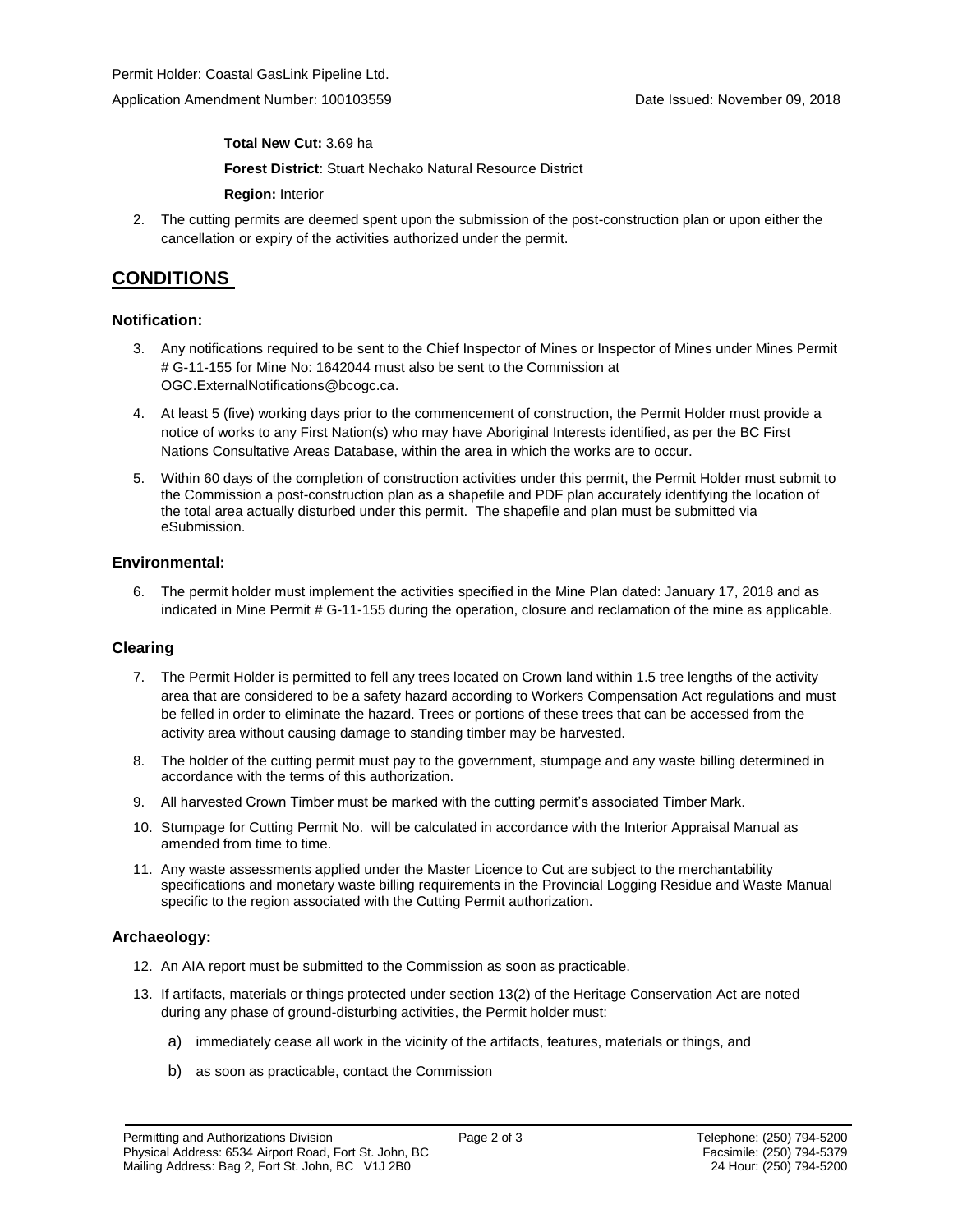unless the Permit holder holds a Permit under section 12 of the Heritage Conservation Act in respect of that artifact, material or thing.

# **ACTIVITY SPECIFIC DETAILS PERMISSIONS, and CONDITIONS**

# **ASSOCIATED OIL AND GAS ACTIVITY**

# **ACTIVITY DETAILS**

| AOGA Number: 00172890 & 00172891                | AOGA Type: Aggregate/Borrow Pit |
|-------------------------------------------------|---------------------------------|
| <b>Tenure No.: 9000430 Document No.: 957634</b> |                                 |

# **ADVISORY GUIDANCE**

- 1. Unless a condition or its context suggests otherwise, terms used in this approval have the same meaning as the Environmental Protection and Management Regulation under the *Oil and Gas Activities Act*.
- 2. As per the Health, Safety and Reclamation Code for Mines in British Columbia, all Mines plans, including programs for reclamation and closure, must be updated at a minimum of 5 years upon commencement of activity.
- 3. Instructions for submitting notice of construction start, as required by regulation, can be found in the Oil and Gas Activity Operations Manual on the Commission's website.
- 4. The permit holder should be aware that there may be First Nation's traditional, cultural, or spiritual activities occurring concurrently with site construction and operation activities, as well as known areas of current use or cultural resources that are within close proximity to the activity area. All reasonable efforts should be made to minimize interference with those activities while carrying out the activities authorized herein.

hadca

Mahesh Khadka Review Approval Resource Officer

pc: Commission No.: AD 100103559 Worksafe BC Ministry of Forests District Office – Stuart Nechako Natural Resource District First Nations: Carrier Sekani Tribal Council, Nadleh Whut'en First Nation, Stellat'en First Nation, Yekooche First Nation (Area B). OGC Compliance & Enforcement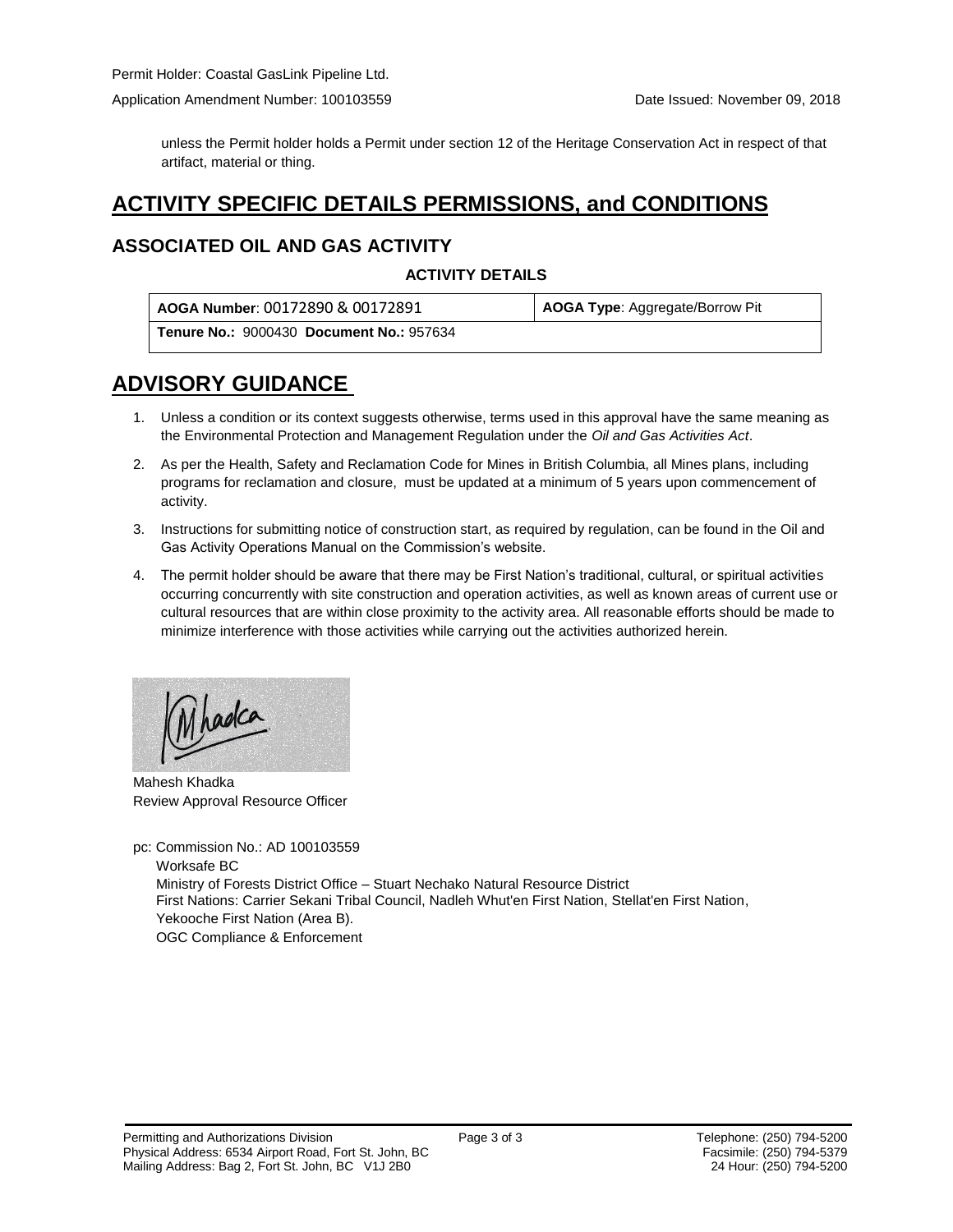# **PROVINCE OF BRITISH COLUMBIA MINISTRY OF ENERGY, MINES AND PETROLEUM RESOURCES**

# **SAND AND GRAVEL PERMIT APPROVING MINE PLAN AND RECLAMATION PROGRAM**

(Issued pursuant to Section 10 of the **Mines Act** R.S.B.C. 1996, C.293)

Permit Number: **G-11-155** Mine Number: 1642044 Approval Number**: 18-1642044-1109**

# Permittee: **Coastal GasLink Pipeline Ltd. 450 - 1st Street SW Calgary AB T2P 5H1**

Business Phone: **(403) 920 7061**

For work located at the following property:

# **a-083-E, 93-K-2**

This authorization approves mining activities as described in Mine Plan (dated january 17, 2018 and submitted with the application) beginning November 09, 2018 and ending prior to January 01, 2024.

This approval and permit is subject to the appended conditions.

Date of Issuance: Friday, November 09, 2018

Mhadca

**Mahesh Khadka Review Approval Resource Officer BC Oil and Gas Commission**

\_\_\_\_\_\_\_\_\_\_\_\_\_\_\_\_\_\_\_\_\_\_\_\_\_\_\_\_\_\_\_\_\_\_\_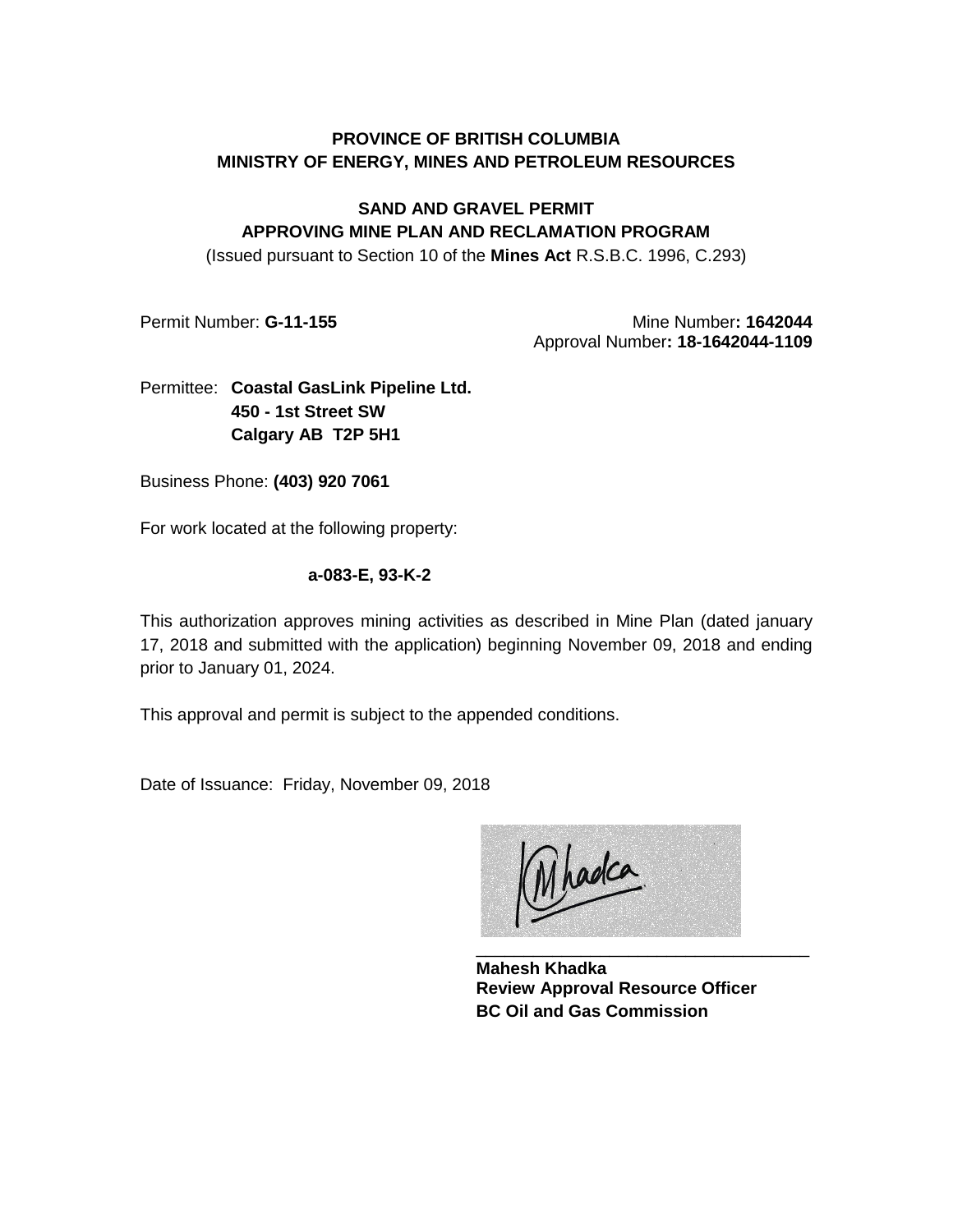# **PREAMBLE**

Notice of intention to commence work on a sand and gravel pit, including a plan of the proposed work system and a program for the protection and reclamation of the surface of the land and watercourses affected by the Mine Plan dated January 17, 2018 and submitted with the application.

This permit contains the requirements of the Ministry of Energy and Mines for reclamation. It is also compatible, to the extent possible, with the requirements of other provincial ministries for reclamation issues. Nothing in this permit, however, limits the authority of other provincial ministries to set other conditions, or to act independently, under their respective permits and legislation.

# **CONDITIONS**

The Chief Inspector of Mines (Chief Inspector) hereby approves the work plan and the program for protection and reclamation of the land surface and watercourses subject to compliance with the following conditions:

1. Reclamation Security

The requirement for reclamation security as provided for in Part 10(4) of the *Mines Act* is waived, and in its place securities provided to the Oil and Gas Commission by the Permittee will be relied upon for the proper performance of the approved program, including completion of reclamation of the mine site and all the conditions of this permit, in a manner satisfactory to the Chief Inspector and in accordance with the standards described in section 10.7 of the Health, Safety and Reclamation Code for Mines in British Columbia.

2. Land Use

The surface of the land must be reclaimed to the following land use: *Wildlife*

3. Productivity

The level of land productivity to be achieved on reclaimed areas must not be less than existed prior to mining on an average property basis unless the Permittee can provide evidence which demonstrates, to the satisfaction of the Chief Inspector, the impracticality of doing so.

4. Revegetation

Land must be re-vegetated to a self-sustaining state using appropriate plant species.

#### 5. Use of Suitable Growth Medium

- a. On all lands to be revegetated, the growth medium must satisfy land use, productivity, and water quality objectives. Topsoil and overburden (to rooting depth) must be removed from operational areas prior to any disturbance of the land and stockpiled separately on the property for use in reclamation programs, unless the Permittee can provide evidence which demonstrates, to the satisfaction of the Chief Inspector, that reclamation objectives can otherwise be achieved.
- b. No topsoil must be removed from the property without the specific written permission of the Inspector of Mines.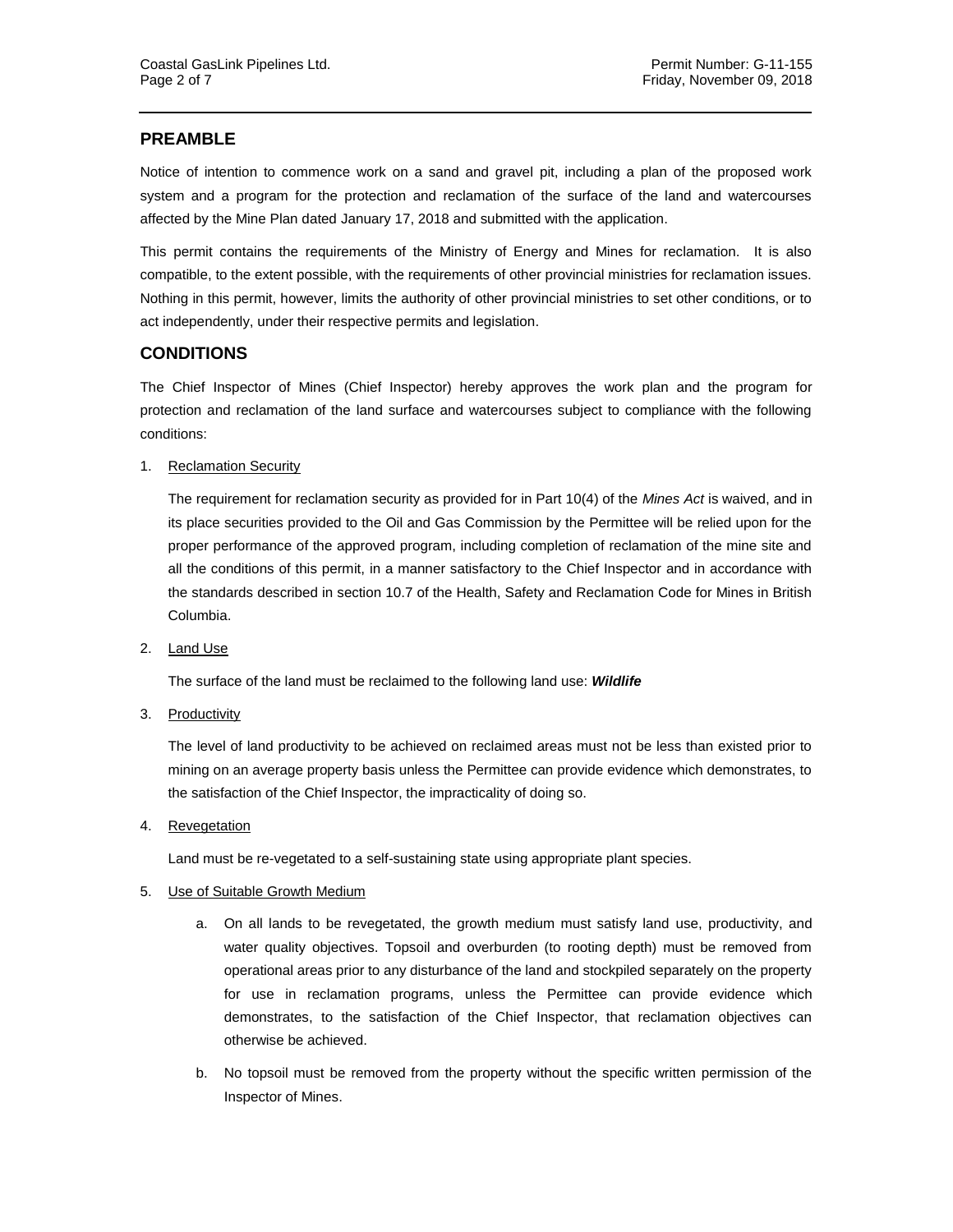## 6. Buffer Zones and Berms

Buffer zones and/or berms must be established between the mine and the property boundary unless exempted in writing by the Inspector of Mines.

## 7. Treatment of Structures and Equipment

Prior to abandonment, and unless the Chief Inspector has made a ruling otherwise, such as heritage project consideration or industrial use,

- (a) all machinery, equipment and building superstructures must be removed,
- (b) concrete foundations must be covered and revegetated unless, because of demonstrated impracticality, they have been exempted by the Inspector, and
- (c) all scrap material must be disposed of in a manner acceptable to the Inspector.

## 8. Watercourses

- a. Impacts to watercourses are not authorized under this approval
- b. Water which flows from disturbed areas must be collected and diverted into settling ponds.

## 9. Roads

- (a) All roads must be reclaimed in accordance with land use objectives unless permanent access is required to be maintained.
- (b) Individual roads will be exempted from the requirement for total reclamation under condition 9 (a) if either:
	- i. the Permittee can demonstrate that an agency of the Crown has explicitly accepted responsibility for the operation, maintenance and ultimate deactivation and abandonment of the road, or
	- ii. the Permittee can demonstrate that another private party has explicitly agreed to accept responsibility for the operation, maintenance and ultimate deactivation and abandonment of the road and has, in this regard, agreed to comply with all the terms and conditions, including bonding provisions, of this reclamation permit, and to comply with all other relevant provincial government (and federal government) regulatory requirements.

#### 10. Disposal of Fuels and Toxic Chemicals

Fuels, chemicals or reagents which cannot be returned to the manufacturer/supplier are to be disposed of in compliance with municipal, regional, provincial and federal statutes.

# 11. Temporary Shutdown

If this sand and gravel pit ceases operation for a period longer than one year the Permittee must either continue to carry out the conditions of the permit or apply for an amendment setting out a revised program for approval by the Chief Inspector.

# 12. Safety Provisions

All safety and other provisions of the **Mines Act** must be complied with to the satisfaction of the Chief Inspector.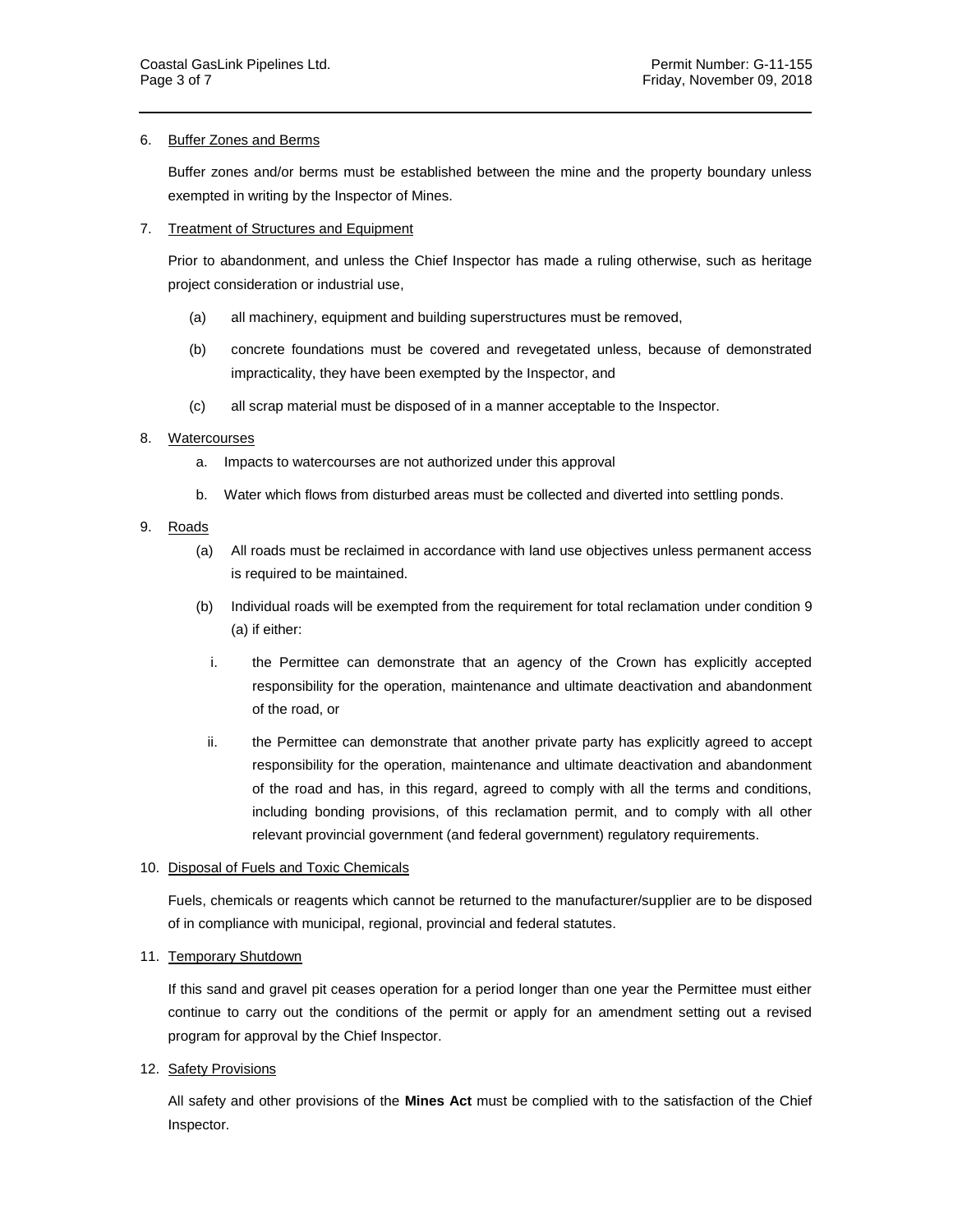#### 13. Monitoring

The Permittee must undertake monitoring programs, as required by the Inspector of Mines, to demonstrate that reclamation objectives are being achieved.

#### 14. Alterations to the Program

Substantial changes to the program must be submitted to the Inspector of Mines for approval.

#### 15. Notice of Closure

Pursuant to Part 10.6.1 of the Health, Safety and Reclamation Code for Mines in British Columbia, a Notice of Completion of Work must be filed with the Inspector of Mines not less than seven days prior to cessation of work.

#### 16. Annual Report

Annual reports must be submitted in a form and containing the information as and if required by the Inspector of Mines.

#### 17. Site Stability

- a. The inspector must be advised in writing at the earliest opportunity of any unforeseen conditions that could adversely affect the extraction of materials, site stability, erosion control or the reclamation of the site.
- b. The stability of the slopes must be maintained at all times and erosion must be controlled at all times.
- c. The discovery of any significant subsurface flows of water, seeps, substantial amounts of fine textured, soils, silts and clays, must be reported to the inspector as soon as possible and work must cease until the inspector advises otherwise.

#### 18. Training and Orientation

The manager must ensure that all workers are adequately trained to do their job or are working under the guidance of someone who has competency both in the job and in giving instruction, and ensure that all employees receive thorough orientation and basic instruction in safe work practices.

The manager must maintain a record of all training workers and supervisors have received, and make this record available to an inspector upon request.

#### 19. Hazards and Confined Spaces

The Manager must ensure hazardous areas and confined spaces on the mine site are identified and documented in a formal report. Confined spaces must be clearly marked near the entrances to the confined space. Upon completion of the report, the report must be provided to all emergency responders (police, fire, ambulance, etc.) that may potentially enter the mine site.

#### 20. Guarding of Equipment:

Unless situated so as to prevent a person coming into accidental contact with it, every drive belt, chain, rope or pulley, sprocket, flywheel, geared wheel and every opening through which any belt, pulley or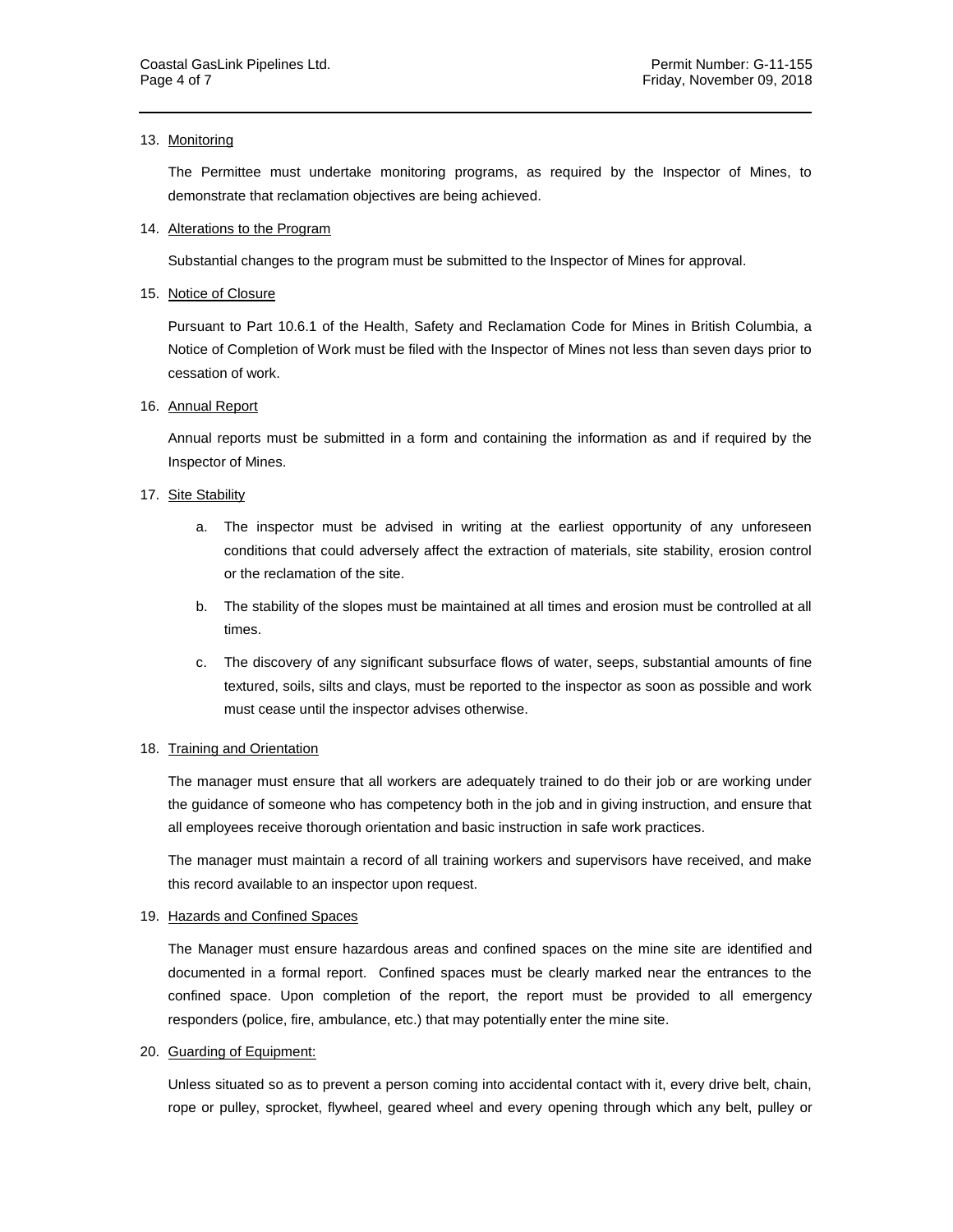wheel operates, and every bolt, key, set screw and every part of any wheel or other revolving part that projects unevenly from the surface must be effectively enclosed, covered, or guarded.

## 21. Emergency Response Plan:

An emergency response plan must be developed and implemented prior to commencement of exploration activities. In addition to addressing daily operational issues, the plan must specifically address emergency evacuation of personnel due to injury and forest fire hazard. All persons on the mine site must be familiar with the ERP. The plan must be available on site for review.

## 22. Access Control

The Manager must ensure, pursuant to section 1.3 of the Health, Safety and Reclamation Code for Mines in British Columbia, other than an inspector, only persons authorized by the manager must enter or be permitted to enter the mine site. This must be accomplished through the use of locked gates or other suitable means. In addition, notice to this effect must be posted at all road entrances to the mine.

## 23. Environmental Protection

- a. The Permittee must ensure an adequate erosion and sediment control plan is developed and implemented by a qualified person prior to commencement of approved activities. This plan must be updated by a qualified person, consistent with mining operations, though out the life of the mine. This plan will be made available to an Inspector upon request.
- b. Silt laden water must be suitably contained on the mine site and not be allowed access to any watercourse or stream.
- c. Dust originating from the mine site must be controlled at the source to the satisfaction of the regional Inspector. Dust must not be allowed to impact adjacent private properties.
- d. All roads must be appropriately constructed and top dressed such that dust is controlled. A sprinkler system or water truck must be utilized to ensure dust control.
- e. Excessive noise must be controlled at the source. Adequate mufflers must be utilized on equipment to eliminate excessive noise.
- f. All activities on the mine site must be designed and conducted such that impacts to wildlife are eliminated or minimized.

#### 24. Authorizations from Other Agencies:

The Permittee is responsible for obtaining all permits and authorizations as required from other government agencies and complying with terms and conditions as set out by those agencies.

#### 25. Compliance:

All activities on the mine site must comply with terms and conditions listed in:

- a. the **Mines Act**,
- b. the *Health, Safety and Reclamation Code for Mines* in British Columbia, and
- c. the *Metal Leaching and Acid Rock Drainage Guidelines for Mines in British Columbia*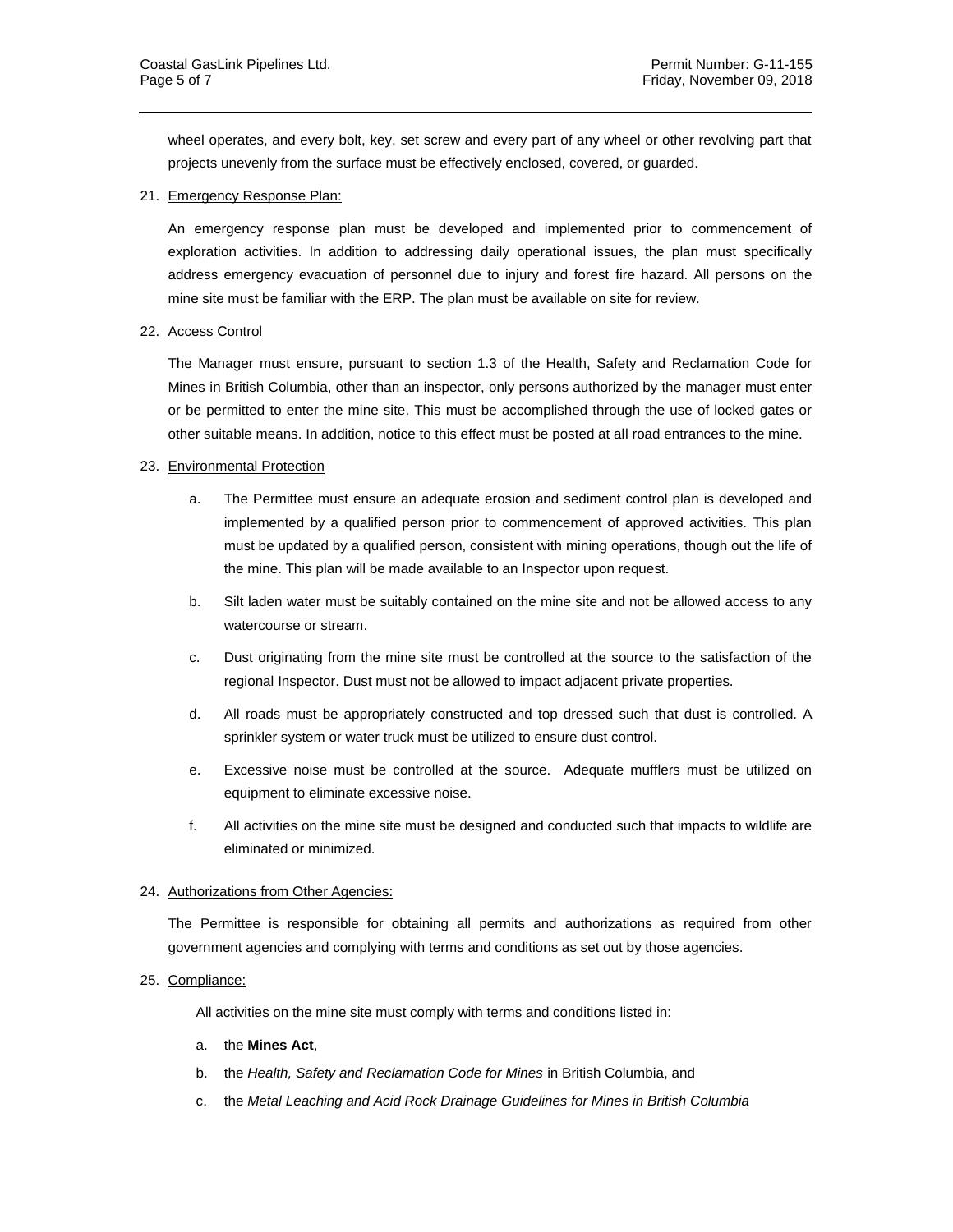#### 26. Fuels and Lubricants

Fuels and Lubricants, if stored on the mine site, must conform to the requirements of the Field Guide to Fuel Handling, Transportation, and Storage.

The Permittee must develop and implement a hydrocarbon management plan that deals with fueling, operational servicing, spill prevention and clean-up for fuels and lubricants stored on or off the mine site. The plan must account for the following:

- a. Fuel and lubricants must be delivered to site as needed to re-supply and oil tanks on mobile and fixed equipment.
- b. Impermeable, oil absorbent matting must be used when refueling and servicing equipment.
- c. While refueling the operator must be in control of the refueling nozzle at all times.
- d. If any Petroleum, hydrocarbon or other product (no matter how small) is spilled the contaminated soil/gravels must be forthwith collected and removed for appropriate disposal.
- e. Fuel or oil leaks on equipment must be effectively repaired as soon as they are discovered or the equipment must be removed from the site and not operated until repairs have been made.
- f. An emergency spill containment and clean up kit must be maintained at the site while it is in operation. The kit must have the capacity to contain and clean up 100% of a spill from a failure of the largest volume of a fuel or lubricant tank or system plus 10%

## 27. Chance Find Plan

The Manager must develop and implement a suitable Archaeological Chance Find Procedure (CFP). The Manager must ensure all workers on the site are aware of and understand the CFP and adhere to the procedure.

## 28. Property Boundaries

A minimum of 5 meters (horizontal) buffer of undisturbed land must be maintained between property boundaries pursuant to part 10.5.8 of the Health, Safety and Reclamation Code for Mines in British Columbia.

#### 29. Groundwater Table

The manager must ensure sand and gravel is not excavated below a depth 1.0 metre above the high ground water table. A minimum of 1.0 metre of sand and gravel must be maintained above the high ground water table.

#### 30. Crushing Activities

The manager must ensure a seven day notification is provided to the Regional Inspector of Mines prior to initiating any crushing activities on the mine site.

# 31. Reclamation

- a. The Permittee must salvage and stockpile all available topsoil, overburden, and organic material including large woody debris in the disturbance footprint for use in reclamation.
- b. The Permittee must protect stockpiles from erosion, degradation, and contamination through re-vegetation and/or other practices.